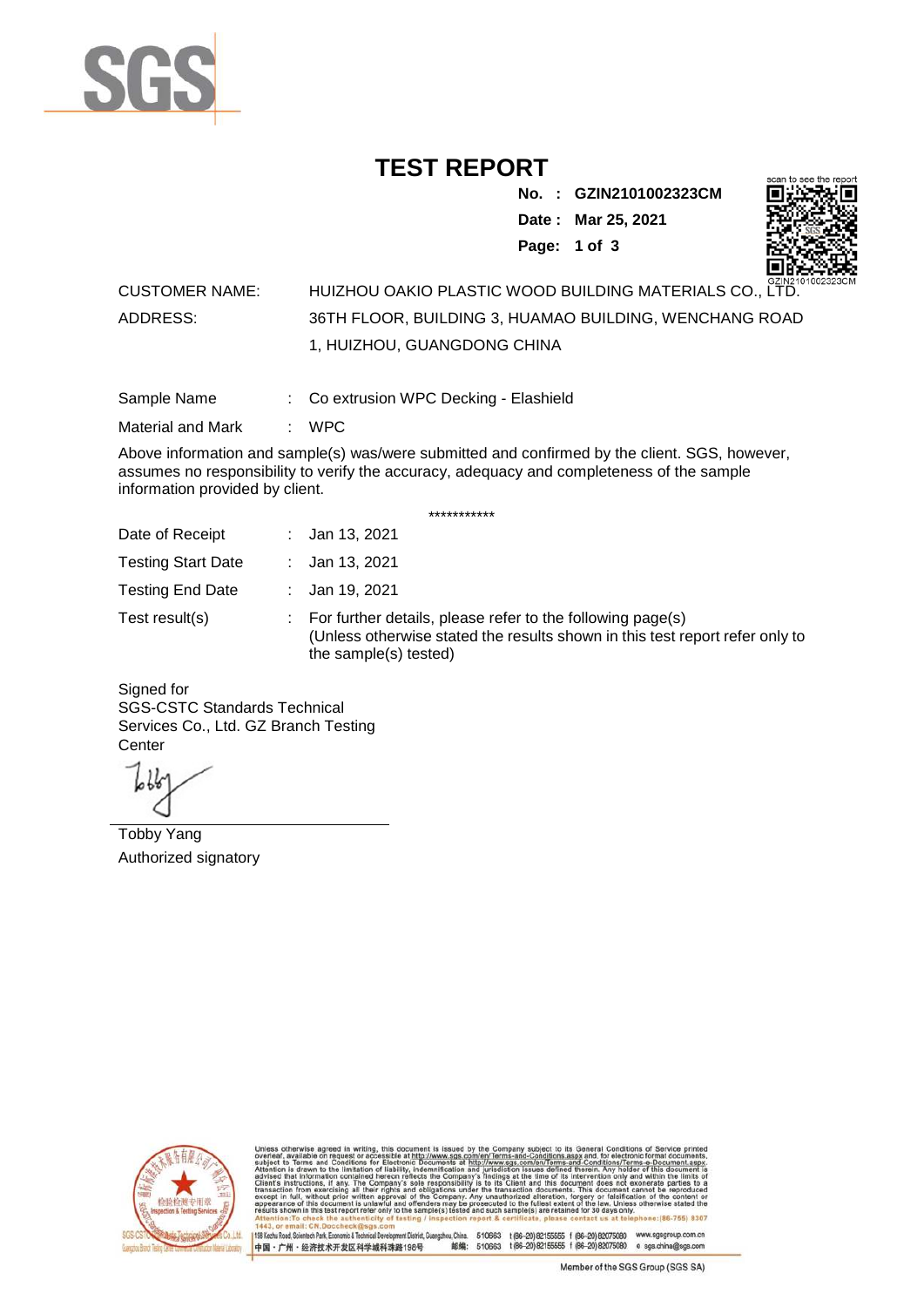

## **TEST REPORT**

**No. : GZIN2101002323CM Date : Mar 25, 2021 Page: 2 of 3** 

Summary of Results:

| No. | $\sf{Test}$ Item . | <b>Test Method</b>                           | Result                     | Conclusion |
|-----|--------------------|----------------------------------------------|----------------------------|------------|
|     | Boiling test       | EN 15534-1:2014 $+$<br>A1:2017 Section 8.3.3 | Mass change<br>rate: 0.35% | Pass       |

Note: Pass : Meet the requirements;

Fail : Does not meet the requirements;

/ : Not Apply to the judgment.

Original Sample Photo:





Conditions/Terms-e-Do<br>rein: Any holder of this 198 Kezhu Road, Scientech Park, Economic & Technical Develop 中国·广州·经济技术开发区科学城科珠路198号